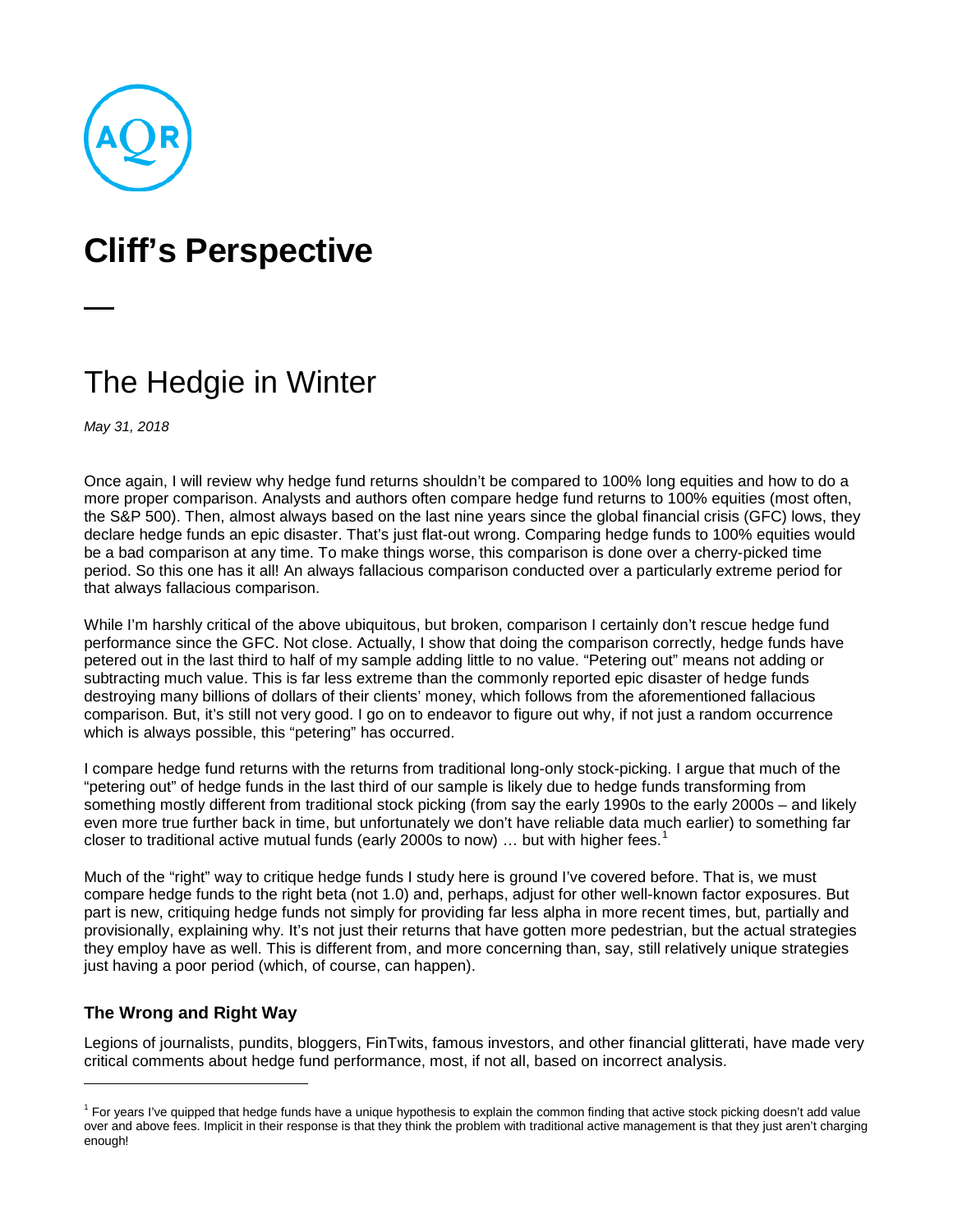I have tilted at the windmill of this silliness before (two examples are [here](https://www.aqr.com/Insights/Perspectives/Hedge-Funds-The-Somewhat-Tepid-Defense) and [here\)](https://www.bloomberg.com/view/articles/2016-05-12/hedging-on-the-case-against-hedge-funds).<sup>[2](#page-1-0)</sup> But, apparently, shockingly, I have not had great influence on the dialogue as the bad comparisons and histrionic statements that follow them still dominate the discourse. So, once more I raise my lance, spur on my faithful destrier, and charge, dreaming the impossible dream that this time I'll be more convincing. If a picture helps, try this one (I'm the squinting dude):



As just one example, let's start with a quote from [here](https://www.bloomberg.com/view/articles/2018-02-15/hedge-funds-underperform-yet-keep-attracting-pension-fund-money) (itself quoting a [Businessweek article\)](https://www.bloomberg.com/news/articles/2018-02-09/what-big-hedge-fund-fees-pay-for) that is clearly meant to be very damning: "Hedge funds that invest in stocks returned 7.2 percent annually from 2009 to 2017, which was less than half the S&P 500's return, according to data from Hedge Fund Research." Here's another quote from [here](https://www.ft.com/content/4b727f0a-f2dd-11e6-95ee-f14e55513608) about shorter period returns: "Hedge funds delivered an average return of 5.6% in 2016, falling well short of the 11 percent gain of the S&P 500 last year." Hmm, both imply that hedge funds delivered returns consistent with a beta of somewhat less than about 0.5 and little alpha.<sup>[3](#page-1-1)</sup> Does that sound terribly damning? Well the lack of alpha isn't good, but not adding is not the same as massively subtracting which the articles imply is occurring. I'm picking on these few recent articles as I need some illustrative examples. But the problem is precisely that these aren't exceptions.[4](#page-1-2) These very bad comparisons are everywhere.

Comparing hedge funds to 100% equities is flat-out silly.<sup>[5](#page-1-3)</sup> Hedge funds have historically, rather consistently, delivered equity exposure (beta to my fellow geeks) just under 50%. In fact much of their point is, supposedly, to be different from equities. I mean that they are at least partly hedged investments. Put more bluntly, *it is in the freaking name*! [6](#page-1-4),[7](#page-1-5)

-

<span id="page-1-0"></span> $2$  Some additional references to our older work on hedge funds ar[e here,](https://www.aqr.com/Insights/Research/Journal-Article/An-Alternative-Future-Part-I) [here](https://www.aqr.com/Insights/Research/Journal-Article/An-Alternative-Future-Part-II) and [here.](https://www.aqr.com/Insights/Perspectives/Hotel-California-You-Can-Never-Leave-Until-You-Are-Asked-To)

<span id="page-1-1"></span> $3$  If you have a beta of 0.5 you actually want to compare your excess returns over cash to 0.5 of the market's excess return over cash - but that's not as elegant a sentence and with cash returns pretty close to zero for this period, it's a far less important adjustment than usual.

<span id="page-1-2"></span><sup>&</sup>lt;sup>4</sup> These few cited articles deserve no special opprobrium as their sins are quite commonplace. Just the normal amount of opprobrium should be applied.

<span id="page-1-3"></span><sup>&</sup>lt;sup>5</sup> It is fair *over the long-term* to make this comparison for individual hedge funds explicitly claiming, for instance, to deliver "equity like returns with bond like risk" (or to argue with those claiming this property for hedge funds as a whole). It, of course, is possible for hedge funds to have low betas but still have equity-like returns. That could arise as total returns are the sum of equity exposure times the equity risk premium plus "alpha." If hedge funds' beta is << 1.0 but they have sufficient positive alpha, it's possible that they could keep up with the S&P 500 over the long-term, but it's very unlikely over specific strong bullish periods (like, to pick a random example, 2009-2017). As we'll soon see in the first figure, hedge funds (despite low betas) were indeed keeping up with the S&P 500 from 1994 all the way through 2013, when the ongoing bull market in beta finally prevailed.

<span id="page-1-4"></span> $6$  In fact our nearly twenty year old critique of hedge funds essentially lambasted them for not being hedged enough, and we maintain this lambasting (which actually can cause a charley horse over this long a time). Had the world listened to us, and hedge funds hedged more, we think hedge funds would have been better and fairer (partly because they wouldn't be charging a performance fee for cheap easily available beta exposure) investments, but the comparison over the last nine years of bull market would look even worse for them (instead of merely being less exposed to equities in a bull market they'd have been unexposed). Of course, had they run historic betas close to zero, perhaps people would never have gravitated to this poor comparison?

<span id="page-1-5"></span> $^7$  A separate issue that gets confused here is that some dismiss any asset with expected return less than all stocks as useless. For instance, [one](https://www.bloomberg.com/view/articles/2018-02-15/hedge-funds-underperform-yet-keep-attracting-pension-fund-money) of the two unfairly singled out examples above says, "There simply is no rational basis for making the claim that hedge funds will deliver an expected return higher than equities." Maybe, maybe not, but if an asset is diversifying does it need to have as high an expected return as the most aggressive part of your portfolio? In a world where leverage is very expensive and/or scary and risk tolerances are quite high, this can be an interesting debate (if one wants higher return/risk but without the ability or, inclination, to lever, then risky unlevered assets like equities may be the preferred choice). If you want to make an argument that very long-term portfolios should be run at a beta of 1.0, or more accurately at much higher volatility, and thus diversification isn't so helpful, please do so (note I've already writte[n my retort\)](https://www.aqr.com/Insights/Research/Journal-Article/Why-Not--Equities). For this piece, I'm going to assume that if an investment is believed to have significant "alpha" to the market and/or other known risk factors, then we all agree it can make your overall portfolio better.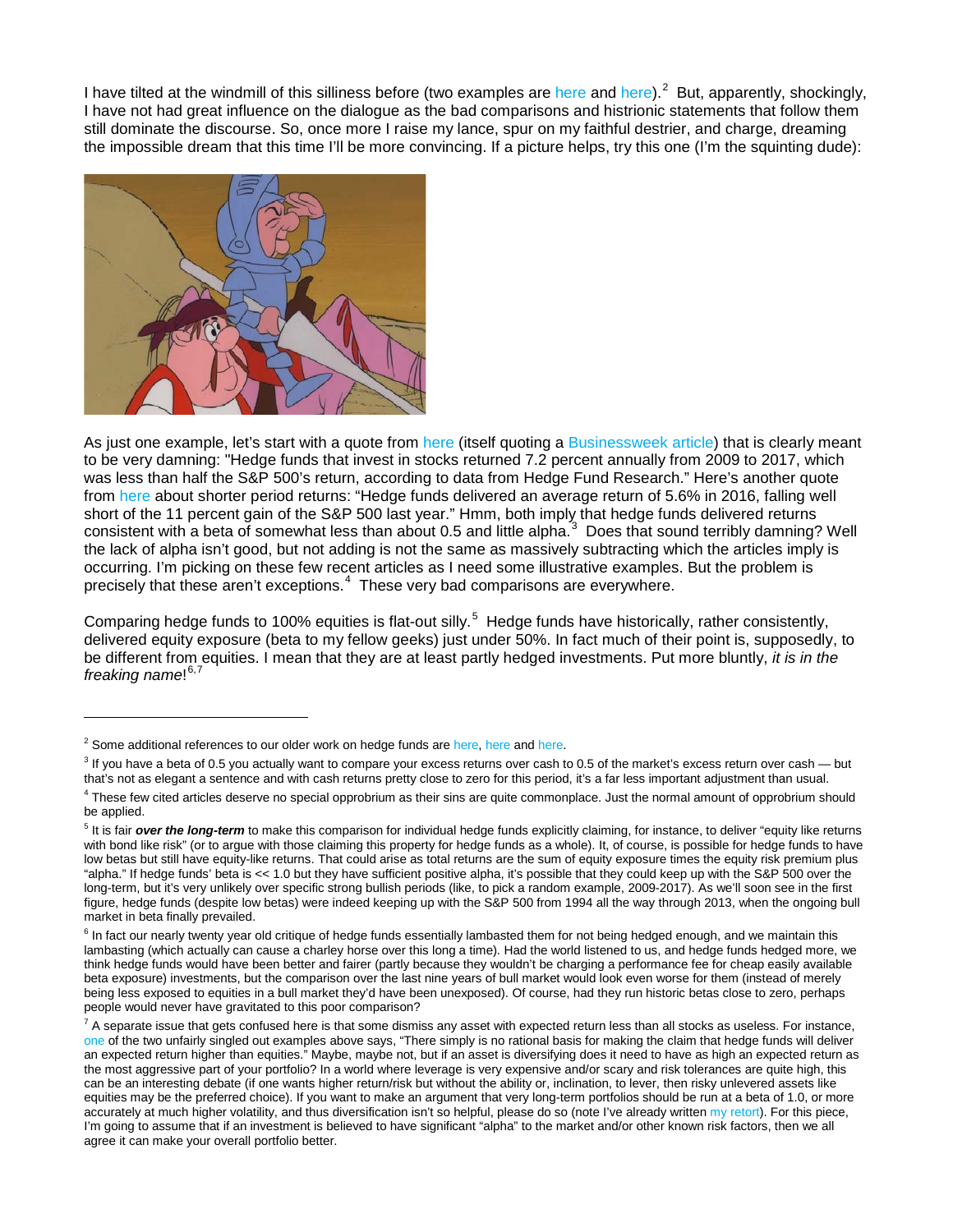Let's dig into this further. Below I graph the cumulative return since 1994 (when we think decent hedge fund index data is available that's not riddled with survivorship bias<sup>[8](#page-2-0)</sup>)of 1) long-short equity hedge funds<sup>[9](#page-2-1)</sup> versus 100% in the stock market (the red line)<sup>[10](#page-2-2)</sup>, 2) long-short equity hedge funds versus 60/40 stocks/bonds (the green line), and 3) long-short equity hedge funds versus a 46% exposure to stocks (their realized beta from a full period monthly regression) $1$ 



Source: AQR. Hedge fund long/short equity index return series are from Credit Suisse and Hedge Fund Research, returns for stock market (MKT), size (SMB), and risk free rate are from Ken French's website, bonds are 10-year U.S. Treasury returns from Datastream, and active manager mutual fund returns are from Morningstar. Data from 1/1994 through 12/2017. See text and disclosures for additional important information. These are not the returns of an actual portfolio AQR managed and are for illustrative purposes only. Past performance is not a guarantee of future performance results.

The red line is just ridiculously non-informative, except if you want to know which way the stock market was heading. It almost always goes down when stocks go up and vice versa, as we see very clearly, but certainly not exclusively, over the last nine year bull market.<sup>[12](#page-2-4)</sup> This is because it is just [frakkin](https://www.youtube.com/watch?v=cGGIZKLrgmA) silly to compare a significantly hedged investment to a 100% net long one.<sup>[13](#page-2-5)</sup> Nevertheless, the red line above, often examined *only* over the last nine years, is the line that launched 1000 silly inflammatory articles.

The green line, hedge funds versus 60/40, is less biased, but still tends to rise when equity markets fall and vice versa (it's less biased as 60% is closer to, but still a bit above, the actual equity market beta of hedge funds.<sup>[14](#page-2-6)</sup> Now, finally, the blue line is where it gets interesting. It's the proper comparison (though, as we'll see soon, you can richen the model beyond just comparing to the market). And it's not just of theoretical interest. If you have a reasonable ex ante idea that the beta is around 0.5, you would likely fund any investment in hedge funds only half

j

<span id="page-2-0"></span> $8$  Aside from choosing this starting point I will ignore the issue of selection biases. It's a legitimate line of attack that hedge fund returns, particularly early in the sample, may still be inflated by this bias. Of course, hedge fund people will respond that the indices' returns aren't high enough as many of "the best funds" don't report (in truth many of the more famous ones are missing from the indices).

<span id="page-2-1"></span><sup>&</sup>lt;sup>9</sup> For hedge fund returns I'm only going to look at equity long-short funds. They have been the biggest category for quite some time now, the one most consistently long stocks, and, arguably, the one most investors first think of when the topic of hedge funds arises. I average the longshort equity index reported by Credit Suisse and Hedge Fund Research. The returns for the long-short equity index are net of fees.

<span id="page-2-2"></span><sup>&</sup>lt;sup>10</sup> The "market" I use is not the S&P 500 but the broader market portfolio from Ken French's website (it doesn't really matter). The returns I graph are additively cumulative monthly differences. For bonds, I use constant duration U.S. 10-year Treasury bond returns from Datastream.

<span id="page-2-3"></span><sup>&</sup>lt;sup>11</sup> This realized beta, of course, moves around, both from randomness and, perhaps, real changes in the managers' targeted beta. Using a realized beta introduces a potential look-ahead bias. But, the realized betas are actually very stable so I'm not particularly concerned. If you split the sample in half the beta is 0.47 in the first half and 0.45 in the second half. If you split it in thirds it's 0.53, 0.40, and 0.48. I think we can say with some confidence that these funds have about 40-50% net exposure to stocks.

<span id="page-2-4"></span> $12$  Another way to say the same thing is the monthly correlation of the market with hedge funds minus the market is -0.84.

<span id="page-2-5"></span><sup>&</sup>lt;sup>13</sup> Some will say it's damning to hedge funds that the red line ends up negative. Well, an easy retort is to ask if they loved hedge funds when the red line was positive (and thus beating the stock market since 1994) as it was for much of the sample? More subtly, this again fails to grasp the difference

<span id="page-2-6"></span> $14$  When bonds are negatively correlated to equities it will reduce the equity beta of 60/40 a bit more, but not much as bonds are a low volatility asset.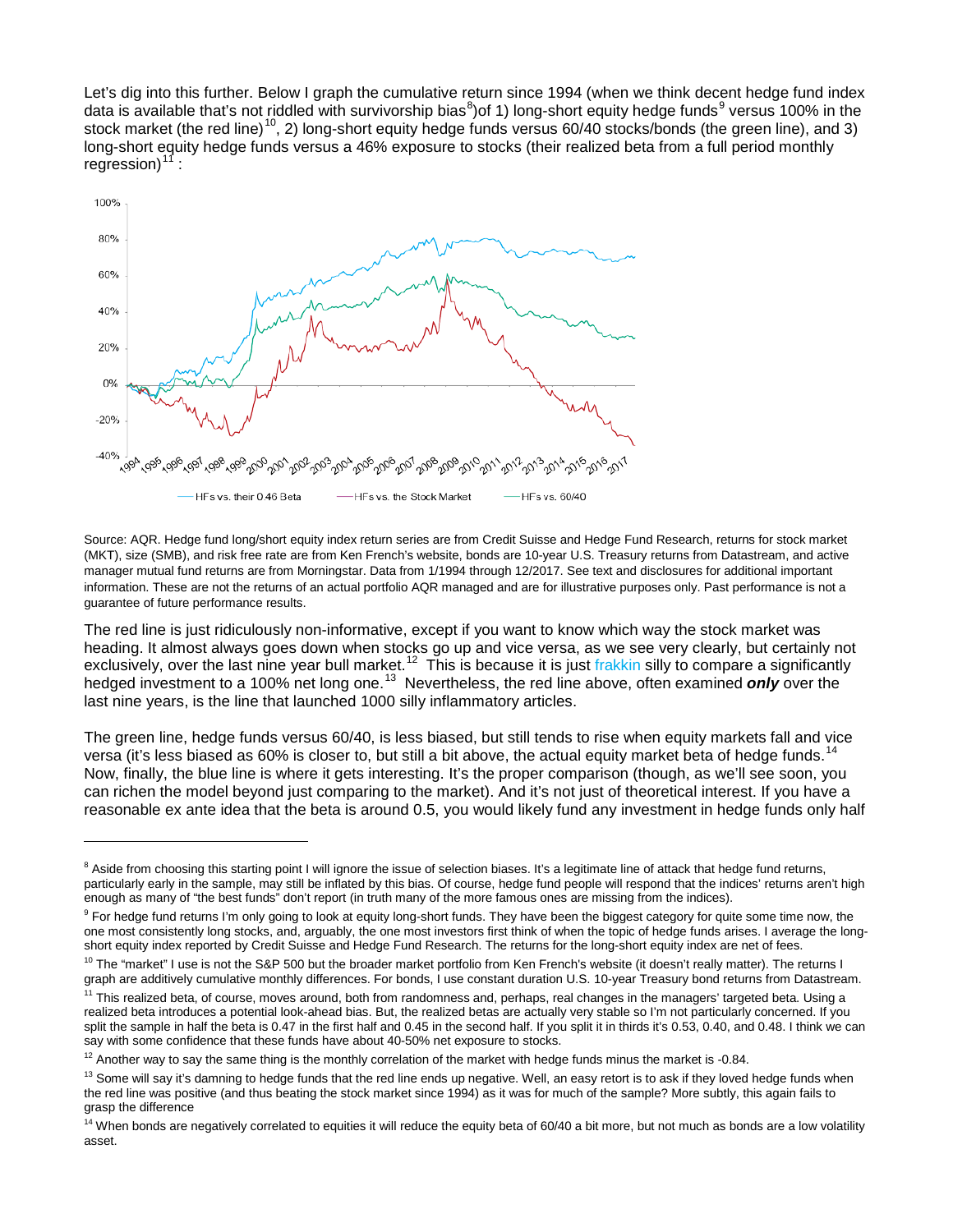out of equities (otherwise you're also making a conscious permanent asset allocation or a market timing decision, both of which should be judged separately from judging hedge fund performance).<sup>[15](#page-3-0)</sup> How well this investment does versus this beta is the direct measurement of how this decision mattered. Looked at properly, the story is more complicated and less dramatic. Over the full 20+ year sample, hedge funds have handily outperformed their exposure to the market (that is, the blue line ends substantially positive). Thus, over the full period, hedge funds, at least according to these indices,<sup>[16](#page-3-1)</sup> helped anyone who allocated to them and who also had a clue that they were about 40-50% net long stocks.

But, clearly, even looking at the strong full-period blue line, the last third of the sample is a big disappointment. Not a disappointment on the scale of foolishly looking at the red line and concluding hedge funds have incinerated trillions in wealth. Nope, this is more a fizzle (or the aforementioned "petering out"). And it's a net of fees fizzle too. So, they've added some value even over this last period, just not enough to cover fees.<sup>17</sup> This is certainly not going to pass as a ringing hedge fund defense. Nobody has ever marketed a fund or asset class with the tag line "we'll likely tread water net, which is actually pretty impressive after we take out our massive fees." But it's not nearly the disaster that's so often claimed.

#### **Let's Use Regressions**

Some definitions<sup>[18](#page-3-3)</sup>

-

 $ELS =$  the monthly return over cash to equity long-short hedge funds<sup>[19](#page-3-4)</sup>

ACTIVE = the monthly return over cash to traditional active stock picking mutual funds<sup>[20](#page-3-5)</sup>

MKT and SMB are the excess returns from two of the factors in the standard Fama-French 3-factor model (MKT is the capitalization weighted U.S. stock market over cash and SMB is the spread of small over large stocks) both from [Ken French's website.](http://mba.tuck.dartmouth.edu/pages/faculty/ken.french/data_library.html)

All regressions are run over the period 1994-2017. Reported are annualized alphas, betas to market (MKT) and size (SMB), corresponding t-statistics (in parentheses below the coefficients), and the adjusted R2 from the regressions.

ELS =  $2.9\% + 0.46 \times \text{MKT}$ ,  $R^2 = 64.0\%$ (2.74) (22.60)

ELS =  $2.9\% + 0.42 \times \text{MKT} + 0.22 \times \text{SMB}$ ,  $R^2 = 72.6\%$ (3.10) (23.22) (9.51)

<span id="page-3-0"></span><sup>&</sup>lt;sup>15</sup> Say your asset allocation is 50% equities and 50% other (assuming the other isn't related to equities), and you choose to allocate 10% of your portfolio to hedge funds with an expected beta of 0.5. If you want to keep your market exposure constant, you would change your allocation to 45% equities, 45% other and 10% hedge funds (i.e., funding the investment equally from both original sources). The 10% hedge funds would provide 5% of market exposure (assuming 0.5 beta), which would keep you at 50% equity exposure in the aggregate.

<span id="page-3-1"></span><sup>&</sup>lt;sup>16</sup> Again, one can take issue with the indices I use (survivorship bias overstates them or, going the other way, that they leave out many of the best funds who don't report), but they're generally the same indices used by those making the overwrought attacks.

<span id="page-3-2"></span><sup>&</sup>lt;sup>17</sup> In fact it's all starting to look quite [Berkean.](https://www.gsb.stanford.edu/insights/jonathan-berk-are-mutual-fund-managers-skilled-or-just-lucky)

<span id="page-3-3"></span> $18$  If this were an academic paper in a classy journal I'd spend a lot of time finding multiple data sources and checking the robustness of my results across them. Thankfully, it's a blog so I picked the most plausible (to me) and readily available source for each series. I'd welcome somebody else doing all that other stuff!

<span id="page-3-4"></span><sup>&</sup>lt;sup>19</sup> For equity long-short returns I use the average of the equity long-short subcomponents of the HFR and Credit Suisse indices. Returns are net of transaction costs and management fees.

<span id="page-3-5"></span> $^{20}$  For active stock-picking mutual funds, I use the Morningstar mutual fund database. The return series is the AUM-weighted return of all U.S. equity funds (so, in principle, no survivorship bias). Returns are net of transaction costs and management fees.

<span id="page-3-6"></span> $21$  In addition to the market, I'm only going to adjust for the size factor here. It's empirically the most relevant, and it is quite intuitive that both hedge funds and traditional active managers tilt to small stocks. It's possible, but I think quite unlikely, that adding more factors might change some of my conclusions. Again I welcome someone picking up the ball here. I'll start you off as I have done a preliminary look; hedge funds seem to be long growth vs. value, good vs. bad momentum, and poor vs. good quality. But I haven't taken it much further than a few regressions. In general, whether we care about total returns or returns "adjusted" for factors (and which factors?) is a difficult question. For me, it comes down to whether those exposures were known ex ante and whether exposure to those factors was commercially available at low fees. I think the market and size exposures pass this test, which is why I adjust for them here. I'm less sure about the others.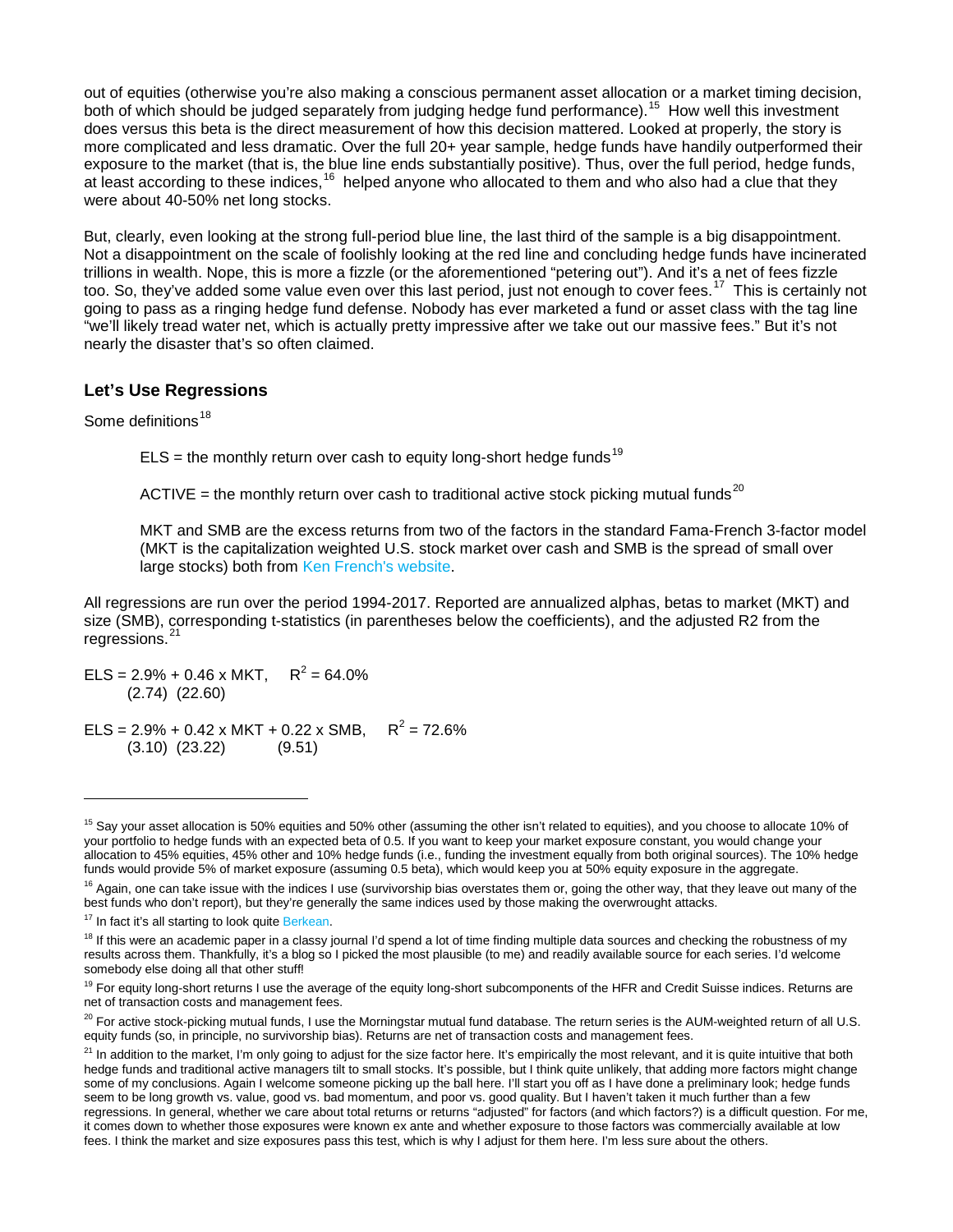Clearly hedge funds are long the market and have a strong bias to small vs. large stocks. Now we create something I call a "hedged hedge fund." Imagine the 0.42 and 0.22 coefficients in the second regression above were known at the outset. If one went long hedge funds (ELS) but shorted 0.42 of the market factor and 0.22 of the small vs. large factor, one could create a fund that rose and fell independent of the market or small vs. large spread (two things presumably attainable at less than hedge fund fees). The cumulative return of such a hedged hedge fund is plotted below.



Source: AQR. Hedge fund long/short equity index return series are from Credit Suisse and Hedge Fund Research, returns for stock market (MKT), size (SMB), and risk free rate are from Ken French's website. Data from 1/1994 through 12/2017. See text and disclosures for additional important information. These are not the returns of an actual portfolio AQR managed and are for illustrative purposes only. Past performance is not a guarantee of future performance results.

Of course, this looks a lot like the blue line in our first figure as all I did differently here is also hedge for SMB, an empirically less important factor. That the total return over the full sample is a strong positive is the same thing as observing that the regression intercept above is 2.9% per annum (3.1 t-statistic). But, obviously, again, the concern is the post-GFC returns. While not the disaster many claim, we can comfortably say that recent returns on hedge funds are disappointing vs. their goals and their history.<sup>22'</sup> Now let's look at traditional active stock pickers.

#### **Traditional Long-only Stock Picking**

j

Let's run the same two regressions but, this time, on the left-hand side put the returns to traditional active stock pickers:

ACTIVE =  $-0.9\% + 1.00 \times \text{MKT}$ ,  $R^2 = 98.7\%$  (-2.42) (147.33) ACTIVE =  $-0.9\% + 0.99 \times MKT + 0.06 \times SMB$ ,  $R^2 = 98.9\%$ (-2.68) (155.31) (7.45)

<span id="page-4-0"></span><sup>&</sup>lt;sup>22</sup> For those who don't believe their eyes, or just like an element of statistical significance to their visuals, regressing these "hedged hedge fund" returns on a dummy variable that's 1.0 in the second half of the sample gets you a t-statistic of -2.9 (and an average value-added return of almost exactly zero in the second half).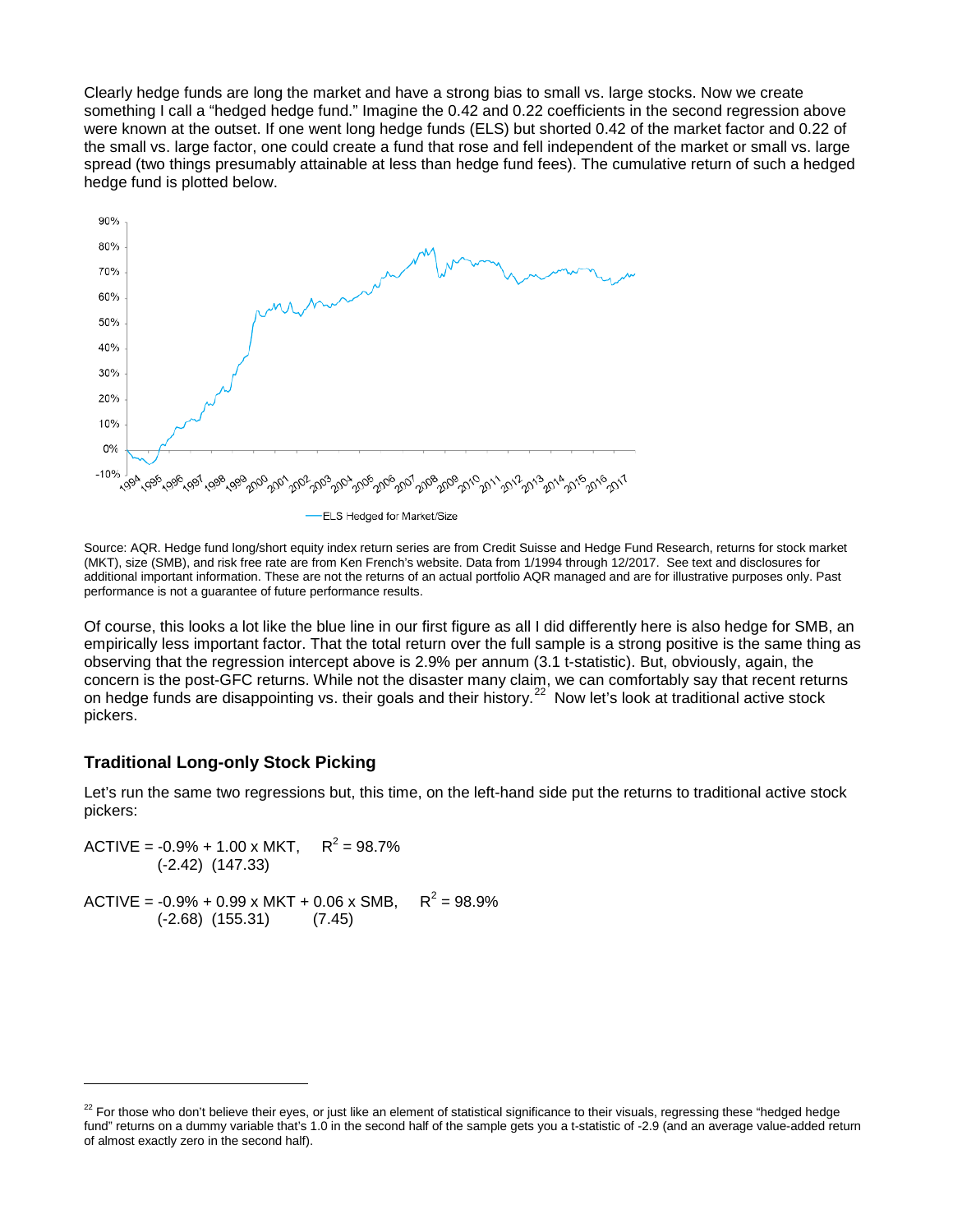Focusing on the second regression we see, not surprisingly, that traditional stock pickers are, in fact, quite traditional in their beta (very, very close to 1.0). Also, not surprising they lean towards small stocks. But, unlike ELS funds, their intercept is negative over the full sample and statistically significantly so. A graph of their "hedged" or value-added net performance (after hedging their MKT and SMB exposure) is below:



Source: Active manager mutual fund returns are from Morningstar, returns for stock market (MKT), size (SMB), and risk free rate are from Ken French's website. Data from 1/1994 through 12/2017. See text and disclosures for additional important information. These are not the returns of an actual portfolio AQR managed and are for illustrative purposes only. Past performance is not a guarantee of future performance results.

Obviously, traditional active stock picking differs dramatically from hedge funds in cumulative full-period return (very negative for traditional active versus positive for hedge funds). But, it also differs in the time pattern of returns over time. Unlike hedge funds, traditional active funds are remarkably consistent in their approximately 1% per annum subtraction.<sup>[23](#page-5-0)</sup> Traditional active funds do much worse than hedge funds over the full period but, unlike hedge funds, they don't deteriorate in the second half of the sample (they just continue to consistently underperform both the market and hedge funds but at their normal pace of underperformance).<sup>24</sup> So, what's going on?

## **The Hedgie in Winter[25](#page-5-2)**

j

So, we have an index of "hedged hedge funds" and one of "hedged traditional active stock pickers." In both cases what should be left is their ex post skill (or factor exposures we haven't accounted for or luck) after removing both of their biases to be long and more long small than large. An obvious question is whether they are related? To even begin this exercise, you indeed need to start with the "hedged" version of ELS and ACTIVE returns. If, rather, you just look at their total return correlations they will be automatically quite high as both ELS and ACTIVE are net long the market all of the time. Thus, we're really asking how correlated they are after accounting for their market and small vs. large exposure.

Let's call ELS\* the "hedged" ELS fund and ACTIVE\* the "hedged" traditional stock pickers.

We can form these using just the regressions on the market (so, following the regressions above we'd hedge ELS by shorting 0.46 of the market, and hedge ACTIVE by shorting 1.00 of the market). The full-period correlation of these two hedged series (the correlation of how much they beat their market betas by) is 0.50. If you hedge for both their market and small vs. large exposure the correlation drops to 0.38 as part of why they're correlated is

<span id="page-5-0"></span><sup>&</sup>lt;sup>23</sup> I[n other work](https://www.aqr.com/Insights/Research/Alternative-Thinking/Active-and-Passive-Investing-The-Long-Run-Evidence) we find somewhat less negative returns to traditional active management. Among other things this other paper also adjusts for international exposure (which has hurt active managers in recent years). The jury is certainly still out on the right way to do this analysis, and I choose an intentionally simple one here.

<span id="page-5-1"></span><sup>&</sup>lt;sup>24</sup> Regressing the "hedged active" fund on a dummy for the second half of our sample gets you a t-statistic of +0.2 (recall it was -2.9 for hedge funds).

<span id="page-5-2"></span><sup>&</sup>lt;sup>25</sup> Put differently, when it comes to hedge fund beta it matters whether hedge funds rise and fall with the market or are independent of it (and extra points if you saw the tie-in to my section title coming before you clicked).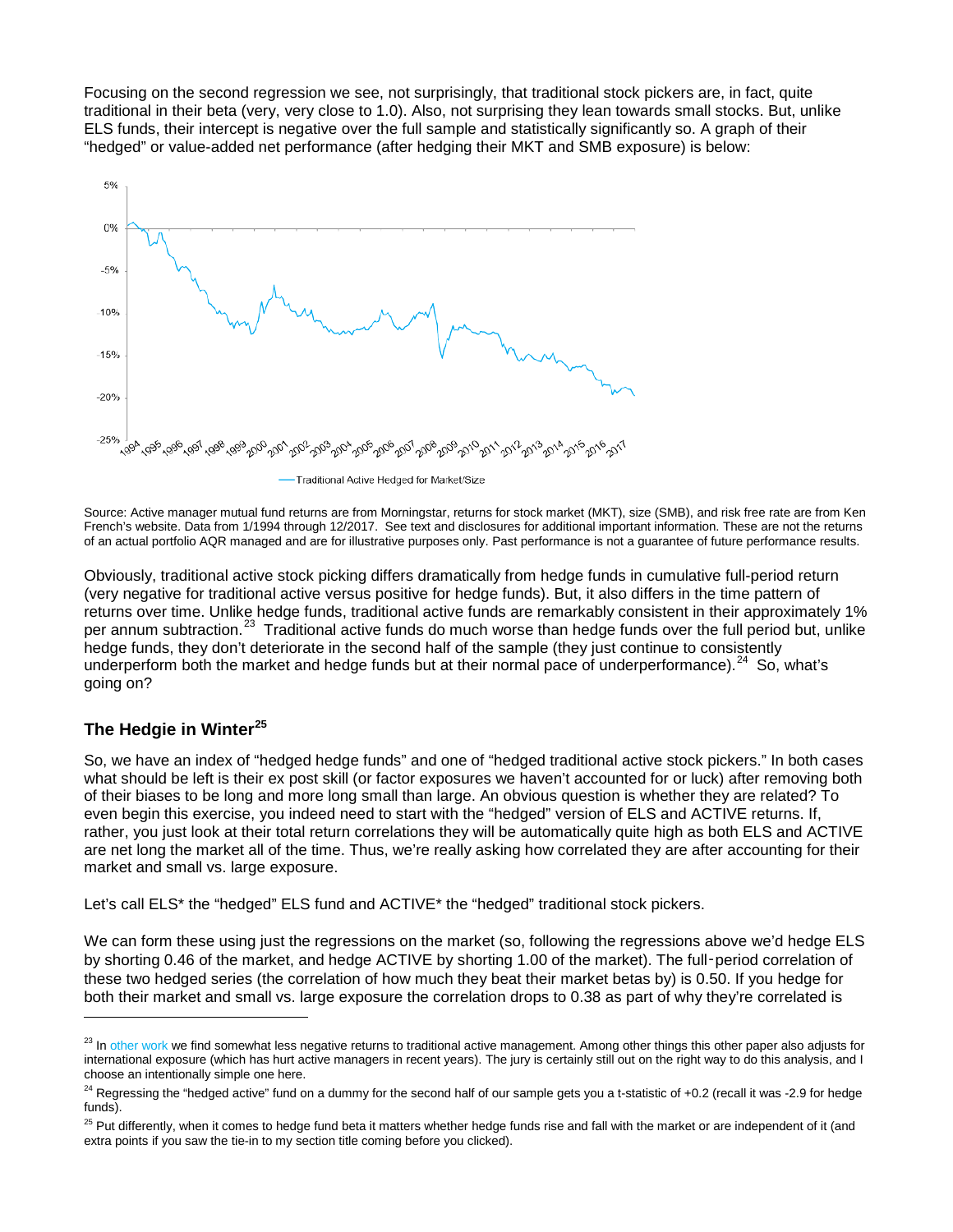the common small vs. large bet. But that 0.38 is still strongly statistically significant. In fact, using (from now on) ELS\* and ACTIVE\* hedged for both the market and small vs. large, the regression of ELS\* on ACTIVE\* looks like this:

ELS\* =  $3.8\%$  + 1.1 x ACTIVE\*, R<sup>2</sup> = 14.6% (4.47) (7.08)

They are strongly related but hedge funds' full-period intercept vs. ACTIVE is quite strong. Of course, we saw above that ACTIVE\* looked very consistent (negative excess returns) over time while ELS\* seems to be a very different beast in the second half or last third of the sample (when its positive excess returns completely flatten out). So, regressing ELS\* on ACTIVE\* again, but separately over the first and second half of our sample, leads to:

First half (1994-2005):  $ELS^* = 6.0\% + 0.60 \times ACTIVE^*$ ,  $R^2 = 3.5\%$  (4.50) (2.50) Second half (2006 - 2017): ELS\* =  $1.6\%$  +  $1.72$  x ACTIVE\*,  $R^2$  = 38.1%

(1.71) (9.44)

The correlation (of which adjusted  $R^2$  is approximately the square) is about 0.20 in the first half but over 0.60 in the second half.

Dividing our sample into thirds we get<sup>[26](#page-6-0)</sup>

-

First third (1994 –2001):  $ELS^* = 7.2\% + 0.34 \times ACTIVE^*$ ,  $R^2 = 0.3\%$  (3.89) (1.14) Middle third (2002 –2009): ELS\* =  $3.0\%$  + 1.82 x ACTIVE\*, R<sup>2</sup> = 41.8% (2.34) (8.32) Final third (2010 –2017): ELS\* =  $0.9\%$  + 1.53 x ACTIVE\*, R<sup>2</sup> = 28.6% (0.99) (6.25)

Clearly the first half (and even more markedly the first third) of the sample was a different time — hedge funds had low (really very close to zero) correlation to active stock picking (in terms of their "hedged" or value-added return). Correlation goes way up and added value (the intercept to the above regressions) way down as we look into the second half or middle and latter third of the sample.  $27, 28$  $27, 28$  $27, 28$ 

<span id="page-6-0"></span> $^{26}$  It's particularly worthwhile to check on both division into halves and thirds separately as the GFC falls into the second half of the sample but the middle third. So, the fact that higher correlations of hedge fund and traditional active returns (and lower hedged returns) holds up for the second half (containing the GFC) and the last third (not containing the GFC) is a nice robustness check.

<span id="page-6-1"></span><sup>&</sup>lt;sup>27</sup> Actually, the correlation between ELS<sup>\*</sup> and ACTIVE<sup>\*</sup> peaks in the middle third but is still quite high in the last third. I have no story for this minor (and statistically not shocking) change.

<span id="page-6-2"></span><sup>&</sup>lt;sup>28</sup> By-the-way, if instead of using the full-period ELS\* and ACTIVE\* I run the hedging regressions (ELS on market and small minus large, and ACTIVE on the same factors) over the sub-periods also, giving their factor exposures a chance to vary, the correlation story is very very similar, but the return story is a bit better for ELS in the latter part of the sample (as those managers ex post correctly had slightly different small vs. large exposure). This difference is slight. Another thing that might potentially paint a more positive picture for ELS is that they seem to have gotten more international over time (if you regress on both USA and non-USA indices over different sub-periods). That's ex post been a bad move as the USA has outperformed. If that's not been a market call, but rather is just bad luck as the industry has globalized, regressing against just the USA indices for the full-period may be too harsh.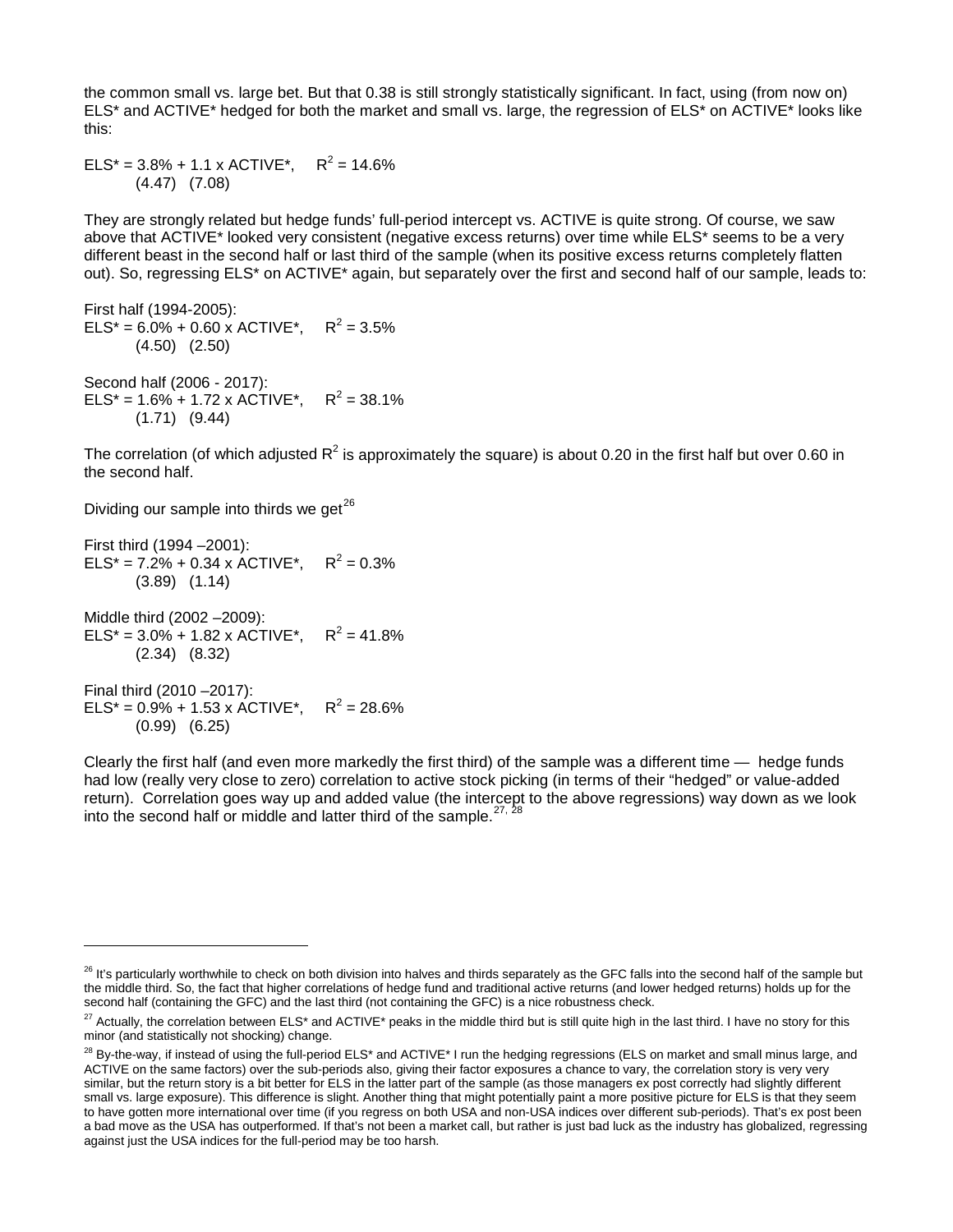



Rolling 5-year Correlation of ELS\* and ACTIVE\* Rolling 5-year annualized intercept of ELS\* regressed on ACTIVE\*

Source: AQR. Hedge fund long/short equity index return series are from Credit Suisse and Hedge Fund Research, returns for stock market (MKT), size (SMB), and risk free rate are from Ken French's website, bonds are 10-year U.S. Treasury returns from Datastream, and active manager mutual fund returns are from Morningstar. Data from 1/1994 through 12/2017. See text and disclosures for additional important information. These are not the returns of an actual portfolio AQR managed and are for illustrative purposes only. Past performance is not a guarantee of future performance results.

Perhaps there's some solace in these correlations coming down from their GFC peaks, but they are still, many years after the GFC, considerably higher than in the early (and most profitable) days of our sample. And, the intercept of regressing ELS\* on ACTIVE\* shows the opposite pattern. Hedge funds are far less value-added versus, and more correlated to, traditional active funds in the latter half of the sample.

Note that while the intercept for ELS<sup>\*</sup> on ACTIVE<sup>\*</sup> falls as time goes by, it remains positive (still 1.6% in the second half and 0.9% in the last third), albeit without statistical significance. This is in mild contrast to the valueadded for ELS viewed alone (not vs. traditional ACTIVE) which was essentially zero for the entire second half. That's because regressing ELS\* vs. ACTIVE\* is not a judgment about whether ELS actually adds value, but about whether it adds value relative to its exposure to traditional active. In this sense we're asking whether it's a better form of active management, not whether it's actually good on its own – a lower bar given the negative alpha of mutual funds in aggregate.

Considering the two lines at once, the clear increase in the correlation (after hedging the stock market and size factors) of hedge funds and traditional stock picking (the red line), coupled with the clear decrease over time in the value-add of hedge funds over traditional (the dotted blue line) tell quite a neat story about the hedge fund world becoming less different, and perhaps less special, versus the traditional stock picking world.

#### **Conclusion**

The reason to worry about hedge funds is decidedly and emphatically not that they've failed to keep up with 100% long stocks in a nine-year bull market. That was utterly predictable given a strong bull market. The legion of commentators effectively making this fallacious argument must now stop. I'm absolutely convinced that since I've finally explained it so clearly this time that they finally will cease.

But all is not well, and winter may indeed have come to hedge funds. The reason to worry is the evidence, from both their realized excess (vs. their positive beta) returns and, importantly, their correlations to traditional active stock picking, that hedge funds no longer are what they once were. There are no proofs above, just stories and supportive data. But I find the story that hedge funds as a whole are now much closer to regular old traditional